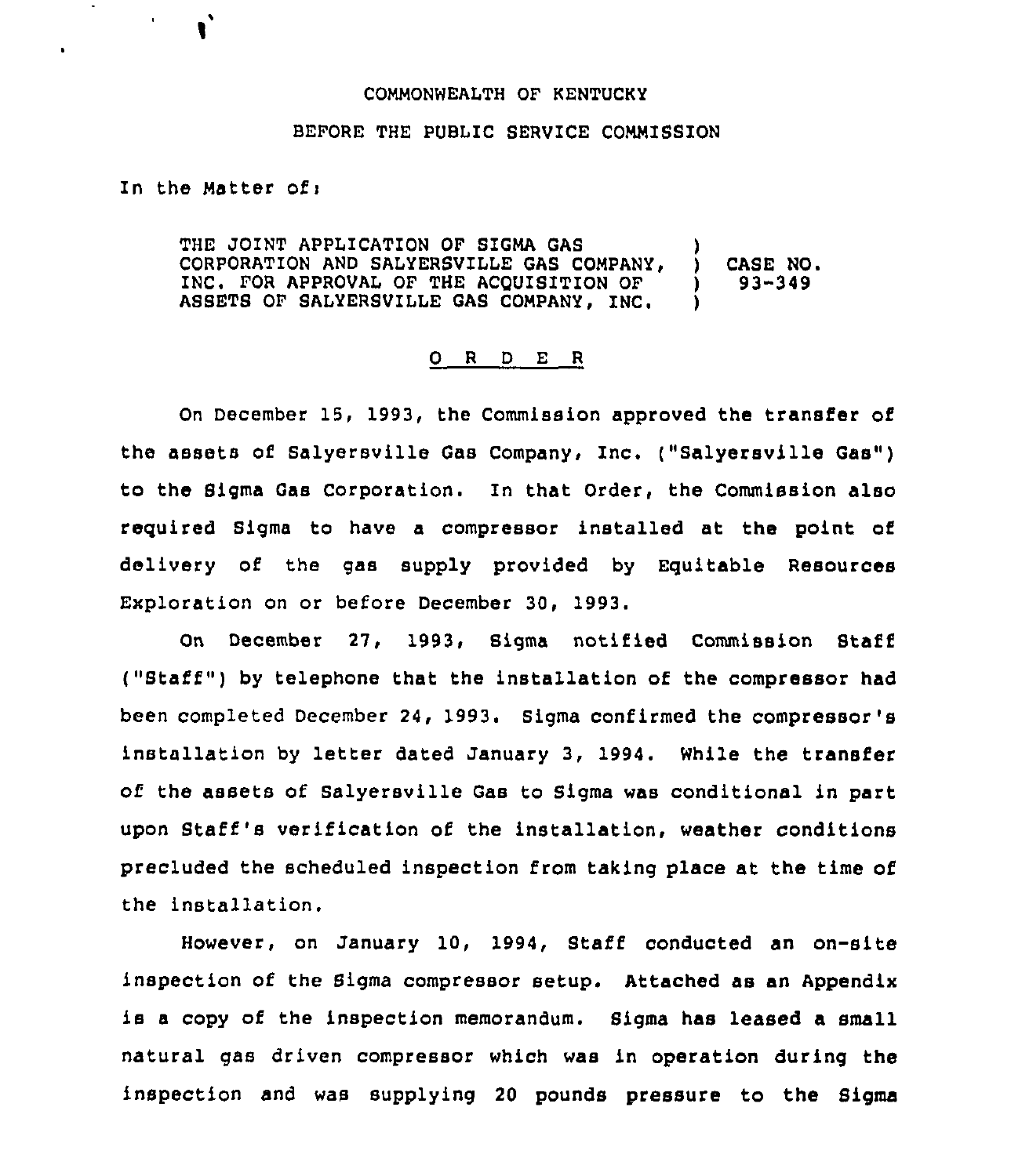distribution system. During the inspection, Staff noted certain deficiencies with tho compressor installation which sre probable violations of Commission requlations: unsafe wiring; an improper weld; improper venting; and aboveground plastic pipe. While these conditions do not pose a threat to public safety and sre unlikely to interfere with the operation of the compressor, these deficiencies should be corrected if this compressor remains installed permanontly.

Sigma advised Staff that the use of the existing compressor was only temporary to help assure an adequate supply of gas to Sigma for the remainder of the current heating season. Sigma intends to purchase an electrically driven aompressar which will comply with all applicable Commission safety regulations (807 KAR 5:022). The Commission finds that due to the urgency of keeping the Sigma gas system supplied with an adequate supply of gas and given the remote location of the compressor site, Sigma should be allowed to use tho existing compressor as installed through the present heating season.

IT IS THEREFORE ORDERED that:

1. Sigma's existing compressor setup meets the requirement in ordering paragraph 1 of the Commission's December 15, 1993 Order.

2. Sigma shall advise the Commission no later than April 30, 1994 as to the status of the deficiencies cited in the inspection memorandum or the replacement of the existing compressor.

$$
-2 -
$$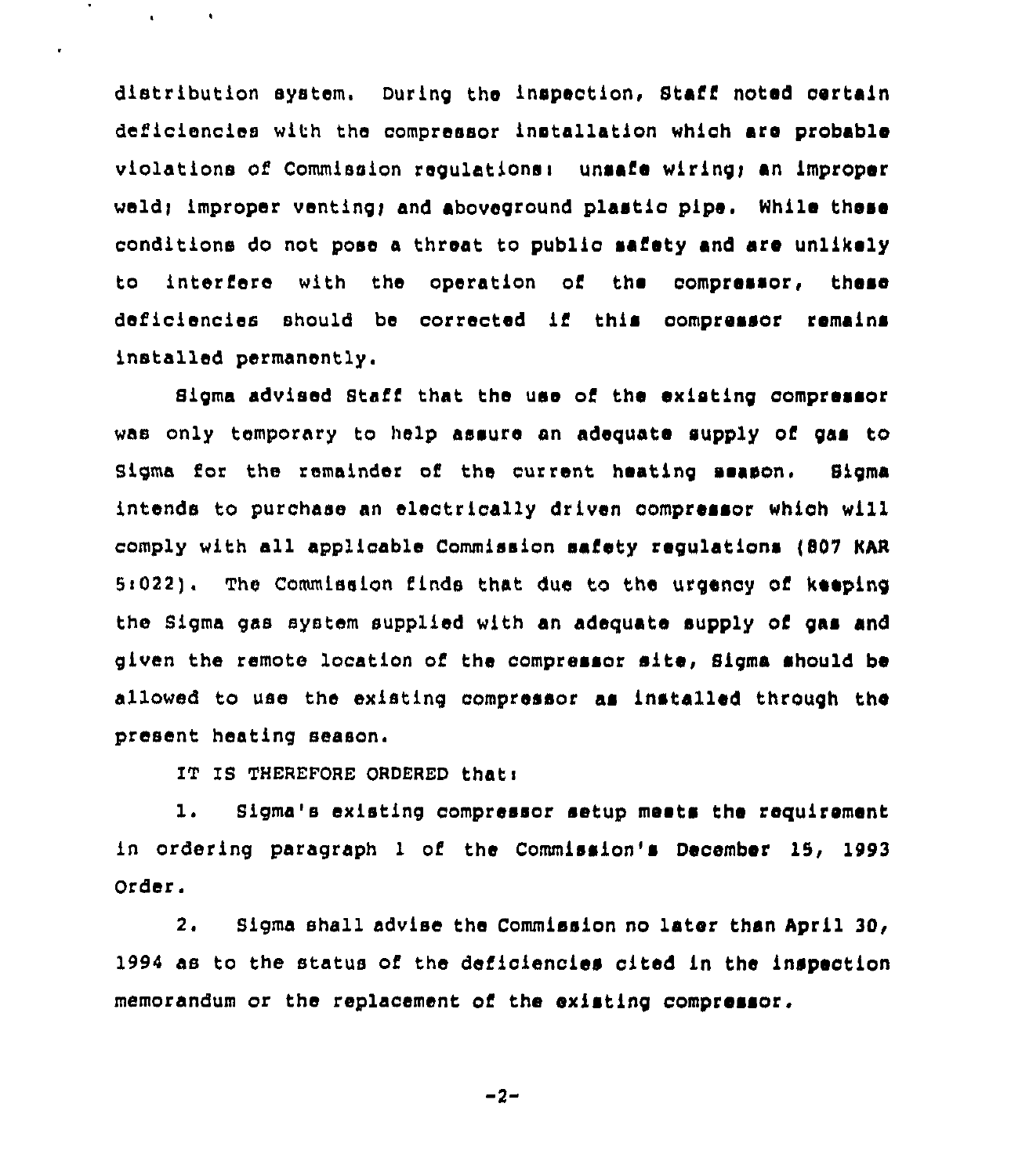Done at Frankfort, Kentucky, this 24th day of January, 1994.

PUBLIC SERVICE COMMISSION

k. **Chairman** Vlca

Treatbold **Commissi** oner

ATTEST:

 $\sim 10$ 

 $\mathbf{r}$  .

 $\pmb{\cdot}$ 

Executive Director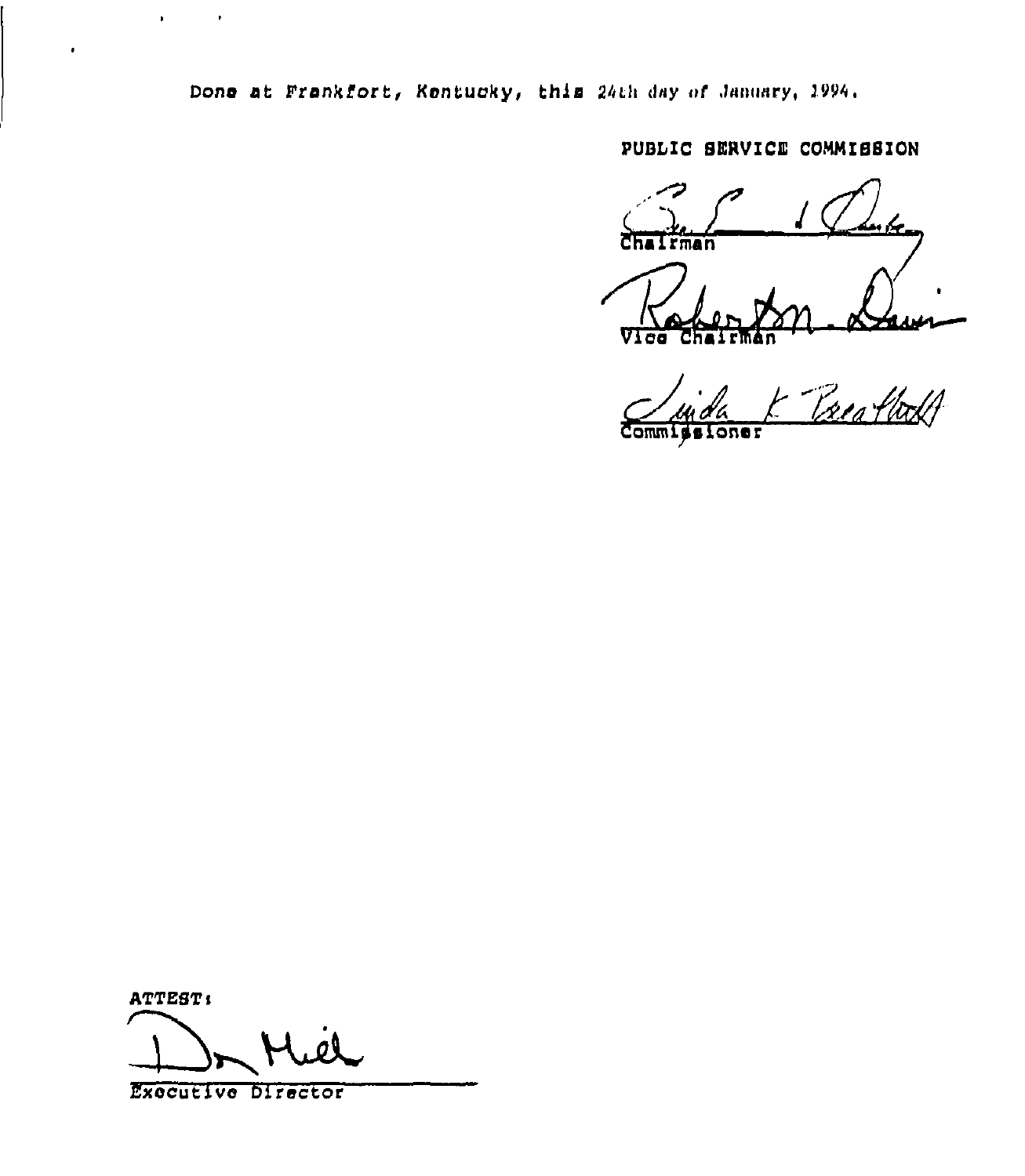APPENDIX TO AN ORDER OF THE RENTUCKY PUBLIC SERVICE



**COMMONWEALTH OF KINTUCKY** PUBLIC SERVICE COMMISSION **710 SCHENKILLANE** POST OFFICE BOX 615 FRANKFORT KY 40602 15021-564-3940

## **MEMORANDUM**

Sigma Gas File (formerly Salyersville Gas) **TO:** 

- Ralph Dennistin **THROUGH:** Scott Smith  $X$ Larry Amburgey  $\angle \angle F$
- David Kinman OL FROM:

 $\bullet$ 

DATE: January 11, 1994

SUBJECT: Inspection of Sigma Compressor

On January 10, 1994, Mark Hostetter, Estill Branham, and I conducted an on-site inspection of the Sigma compressor setup. Commission Order 93-349 dated December 15, 1993 required that Commission Staff witness the installation of this compressor; however, weather conditions precluded the scheduled inspection from taking place.

Sigma has leased a small natural gas driven compressor from Dale Honn, a supplier of compressors to the gas industry.

Several deficiencies were noted at the time of the compressor inspection. They are as follows:

- Wiring is not intrinsically safe. 1.
- Weld on steel piping will not pass visual inspection.  $2.$
- Fuel requiator is located near the engine and is not  $3.$ vented to a safe location.
- Supply piping to the compressor is of polyethylene pipe  $4.$ which is not permitted aboveground.

(See attached photos.)

The compressor was in operation during our visit and was supplying 20 psig to the Sigma distribution system. Overpressure, high temperature, and low oil pressure cutoffs were in place and operable.

Mr. Branham stated that this gas driven compressor was a temporary measure to carry the system through the current heating season. Mr. Branham also stated that Sigma would purchase an